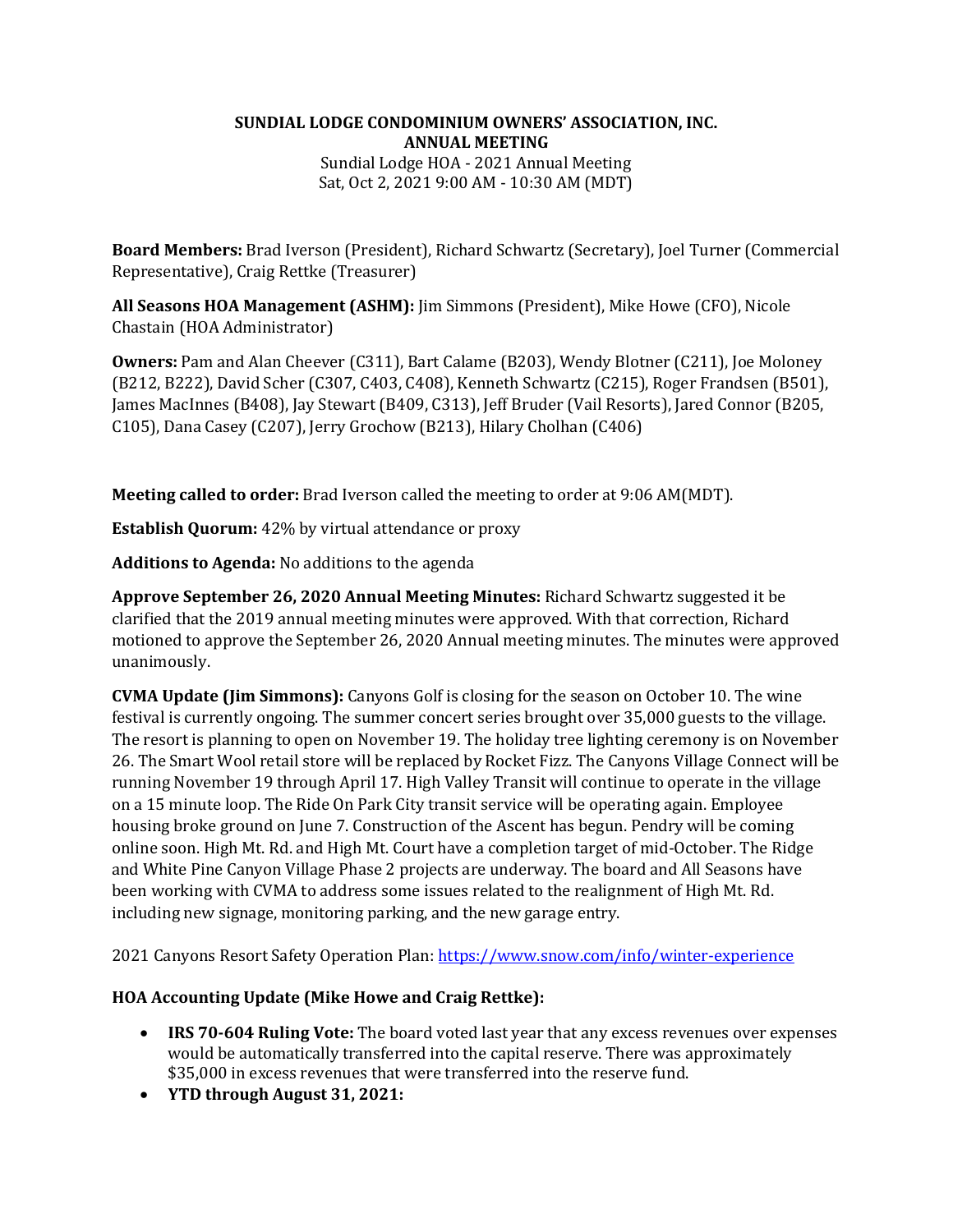- $\circ$  Excess of revenue over expenses of  $\sim$  \$44,000, a positive variance compared to budget of  $\sim$ \$31,000.
- $\circ$  Revenue earned of ~\$653,000 with a negative variance of \$1,920, largely attributed to late fees, which is down compared to what was budgeted for the year.
- $\circ$  Total expenses are  $\sim$  \$609,000, with a positive variance of  $\sim$  \$33,000. Most savings are due to utilities, supplies, common area cleaning, general administrative expenses, maintenance, and repairs.
- o There are no delinquent owners on dues.
- $\circ$  The beginning capital reserve balance for the 2022 fiscal year was  $\sim$ \$700,000. The budgeted annual reserve contribution was ~\$384,000. Budgeted and unplanned reserve expenses are anticipated around \$153,000 for the fiscal year. The anticipated end of fiscal year reserve balance is  $\sim$ \$928,000. According the reserve study that was performed about five years ago, this leaves the association around 48% fully funded. The YTD planned and unplanned capital expenses totaled around \$14,000, including fan coils, window replacement, check valves, and nano beam. The significant 2022 fiscal year projects include the elevator cab and pool furniture replacement.
- $\circ$  The 2021 fiscal year audit was completed. The auditor issued an unqualified opinion in accordance with GAAP.
- $\circ$  A level 2 reserve study was completed. This study is starting May 1, 2022. The fully funded balance of the new reserve study is \$3.2 million, which would estimate our anticipated percent funded around 30%. The study recommends we increase the monthly reserve contribution amount by \$5,000 per month.

## **HOA Overview Update (Jim Simmons)**

- **COVID Update:** There was a local spike in the beginning of September, however those numbers have since declined. Summit County is currently considered a moderate level of transmission. Most of the state is at a high transmission rate. Sundial still has safety measures in place, including plexi-glass at the front desk, social distancing, and additional cleaning measures. There is no local mandate for mask-wearing.
- **Mobile Key Update:** Brad Iverson and Jim Simmons have been working to implement the mobile key service that works in conjunction with the existing lock service. It allows a smartphone to be utilized as a unit key. They are working through the details of the integrations, content, and development of the app for utilizing this service.
- **Window Treatment Options:** The governing documents require a uniform look on the exterior of the building. The board is looking to provide owners alternative options, but is working through the details of what would be entailed for owners not wishing to replace their window treatments.

## **Maintenance Updates (Jim Simmons, on behalf of Jeff Jones):**

An additional section of the C building fire sprinkler line was replaced. The ground fault issue with the exterior lighting has been repaired. Two 277-volt light fixtures in the lobby. The phone system has been upgraded including adding 16 lines. Roller blades in the fitness room have been installed. Extensive routine maintenance has been performed on boilers 1 & 2. Various windows in units have been replaced. Patio door latches have been replaced as needed. All backflow valves have been tested and passed. There was some water damage in B202 that has been repaired; a common bathroom above the unit that had some drainage issues that were fixed. New chemical